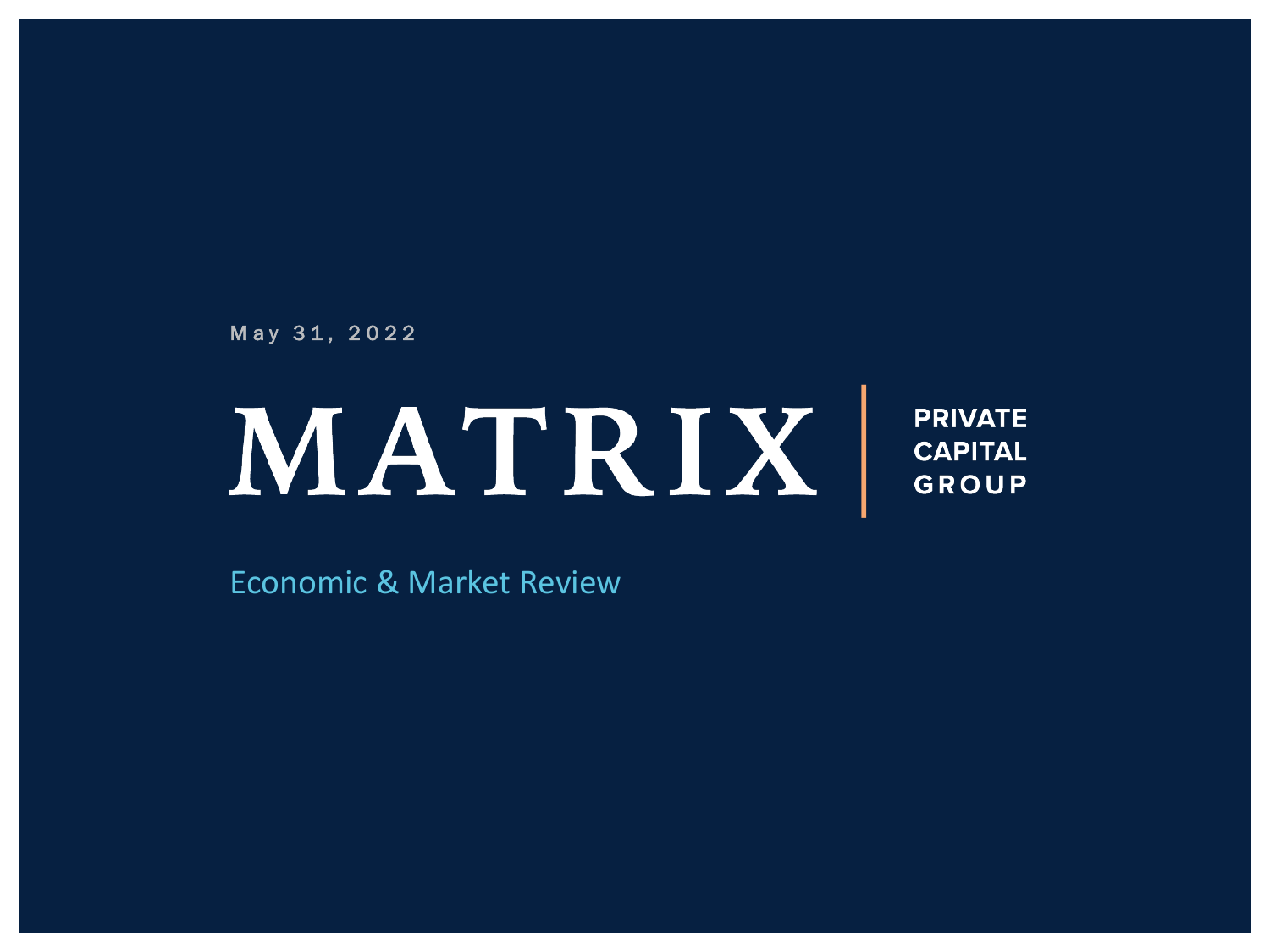# Capital Market Performance

**MATRIX** 

PRIVATE<br>CAPITAL<br>GROUP

|                                     |         |                 |          |          |       |                                            |                              | Index Performance as of: 5/31/2022           |         |                 |          |          |         |         |                              |
|-------------------------------------|---------|-----------------|----------|----------|-------|--------------------------------------------|------------------------------|----------------------------------------------|---------|-----------------|----------|----------|---------|---------|------------------------------|
|                                     |         | 1 Month 3 Month | YTD      |          |       |                                            | 1 Year 3 Year 5 Year 10 Year |                                              |         | 1 Month 3 Month | YTD      |          |         |         | 1 Year 3 Year 5 Year 10 Year |
|                                     |         |                 |          |          |       |                                            |                              |                                              |         |                 |          |          |         |         |                              |
| Russell                             |         |                 |          |          |       | <b>International Equity - Broad Market</b> |                              |                                              |         |                 |          |          |         |         |                              |
| <b>3000 Value</b>                   | 1.94    | $-1.29$         | $-4.76$  | 0.35     | 12.70 | 9.38                                       | 11.96                        | <b>MSCI EAFE</b>                             | 0.75    | $-5.16$         | $-11.34$ | $-10.39$ | 6.43    | 4.18    | 7.15                         |
| 3000                                | $-0.13$ | $-6.15$         | $-13.89$ | $-3.69$  | 15.60 | 12.75                                      | 14.00                        | <b>MSCI EM</b>                               | 0.44    | $-7.29$         | $-11.76$ | $-19.84$ | 4.99    | 3.80    | 4.17                         |
| 3000 Growth                         | $-2.30$ | $-10.92$        | $-22.06$ | $-7.61$  | 17.50 | 15.50                                      | 15.68                        | <b>MSCI Frontier Markets</b>                 | -6.37   | -9.04           | -16.11   | $-10.34$ | 3.20    | 2.90    | 5.60                         |
| <b>1000 Value</b>                   | 1.94    | $-1.09$         | $-4.52$  | 0.93     | 12.75 | 9.50                                       | 12.06                        | <b>MSCI ACWI</b>                             | 0.12    | $-5.90$         | $-12.83$ | $-6.79$  | 11.71   | 9.01    | 10.25                        |
| 1000                                | $-0.15$ | $-5.98$         | $-13.72$ | $-2.71$  | 16.02 | 13.12                                      | 14.24                        | <b>MSCI ACWI Ex USA</b>                      | 0.72    | $-5.46$         | $-10.74$ | $-12.41$ | 6.49    | 4.42    | 6.39                         |
| 1000 Growth                         | $-2.32$ | $-10.76$        | $-21.88$ | $-6.26$  | 18.31 | 16.14                                      | 16.06                        | <b>MSCI AC Asia Ex Japan</b>                 | 0.46    | $-7.36$         | $-12.34$ | $-21.61$ | 5.91    | 4.37    | 6.30                         |
| Mid Cap Value                       | 1.92    | $-1.22$         | $-5.88$  | $-0.06$  | 13.37 | 9.10                                       | 12.31                        |                                              |         |                 |          |          |         |         |                              |
| Mid Cap                             | 0.08    | $-5.26$         | $-12.87$ | $-6.78$  | 12.86 | 10.48                                      | 12.78                        | <b>International Equity - Country Region</b> |         |                 |          |          |         |         |                              |
| Mid Cap Growth                      | $-3.87$ | $-13.33$        | $-25.43$ | $-18.72$ | 9.44  | 10.65                                      | 12.59                        | <b>MSCI Brazil</b>                           | 8.38    | 7.42            | 27.11    | $-0.06$  | $-0.55$ | 4.83    | 0.22                         |
| <b>2000 Value</b>                   | 1.92    | $-4.15$         | $-8.25$  | $-7.67$  | 12.21 | 7.83                                       | 10.71                        | <b>MSCI BRIC</b>                             | 0.02    | $-10.13$        | $-17.23$ | $-29.80$ | $-0.27$ | 2.34    | 3.41                         |
| 2000                                | 0.15    | $-8.65$         | $-16.56$ | $-16.93$ | 9.70  | 7.72                                       | 10.83                        | <b>MSCI China</b>                            | 1.18    | $-10.71$        | $-16.73$ | $-35.94$ | $-0.11$ | 1.31    | 5.04                         |
| 2000 Growth                         | $-1.89$ | $-13.53$        | $-24.79$ | $-25.73$ | 6.18  | 6.87                                       | 10.55                        | <b>MSCI Europe</b>                           | 0.75    | $-5.14$         | $-12.04$ | $-9.76$  | 7.13    | 4.10    | 7.36                         |
|                                     |         |                 |          |          |       |                                            |                              | <b>MSCI India</b>                            | $-5.82$ | -4.02           | $-9.12$  | 1.38     | 9.71    | 8.59    | 9.68                         |
| <b>Standard &amp; Poors</b>         |         |                 |          |          |       |                                            |                              | <b>MSCI Japan</b>                            | 1.64    | $-7.78$         | $-13.43$ | $-13.33$ | 5.10    | 3.67    | 6.99                         |
| <b>S&amp;P 500</b>                  | 0.18    | $-5.16$         | $-12.76$ | $-0.30$  | 16.43 | 13.39                                      | 14.40                        | <b>MSCI EM Latin America</b>                 | 8.18    | 6.43            | 19.80    | 3.85     | 1.66    | 3.33    | 0.04                         |
| <b>Consumer Disc</b>                | $-4.85$ | $-13.16$        | $-24.69$ | $-11.79$ | 12.23 | 12.02                                      | 15.04                        |                                              |         |                 |          |          |         |         |                              |
| <b>Consumer Staples</b>             | $-4.61$ | $-0.40$         | $-3.16$  | 9.20     | 13.71 | 8.84                                       | 11.37                        |                                              |         |                 |          |          |         |         |                              |
| <b>Energy</b>                       | 15.77   | 24.20           | 58.47    | 76.10    |       | 20.62 10.98                                | 6.81                         | <b>Fixed Income-Taxable</b>                  |         |                 |          |          |         |         |                              |
| <b>Financials</b>                   | 2.73    | $-7.58$         | $-8.78$  | $-4.91$  | 13.35 | 11.10                                      | 14.35                        | Barclays U.S. Aggregate                      | 0.64    | $-5.86$         | $-8.92$  | $-8.23$  | 0.00    | 1.18    | 1.71                         |
| <b>Health Care</b>                  | 1.44    | 2.04            | $-5.83$  | 8.69     | 17.12 | 13.79                                      | 15.93                        | <b>Barclays US Aggregate 1-3</b>             | 0.61    | $-1.31$         | $-2.45$  | $-3.06$  | 0.63    | 1.15    | 1.07                         |
| <b>Industrials</b>                  | $-0.48$ | $-4.86$         | $-10.14$ | $-8.58$  | 11.58 | 8.73                                       | 12.59                        | <b>Barclays US Aggregate 3-5</b>             | 0.84    | $-3.33$         | $-5.32$  | $-6.21$  | 0.32    | 1.11    | 1.51                         |
| <b>Information Technology</b>       | $-0.85$ | $-8.97$         | $-19.39$ | 1.95     | 26.26 | 21.93                                      | 20.21                        | Barclays US Aggregate 5-7                    | 0.99    | $-4.85$         | $-7.08$  | $-7.44$  | 0.32    | 1.27    | 1.73                         |
| <b>Materials</b>                    | 1.14    | 3.57            | $-4.70$  | 0.32     | 20.23 | 12.44                                      | 12.09                        | ICE BofAML US 3M Trsy Bill                   | 0.07    | 0.11            | 0.12     | 0.14     | 0.69    | 1.12    | 0.64                         |
| <b>Real Estate</b>                  | $-5.02$ | $-1.26$         | $-14.10$ | 5.11     | 10.23 | 10.48                                      | 10.55                        | Barclays U.S. Gov't                          | 0.19    | $-5.86$         | -8.23    | $-7.45$  | $-0.25$ | 0.91    | 1.09                         |
| <b>Communication Services</b>       | 1.79    | $-13.29$        | $-24.35$ | $-21.06$ | 9.72  | 7.22                                       | 7.43                         | <b>Barclays U.S. Credit</b>                  | 0.89    | $-6.80$         | $-11.50$ | $-9.99$  | 0.62    | 1.83    | 2.77                         |
| <b>Utilities</b>                    | 4.32    | 10.24           | 4.65     | 17.69    | 12.09 | 10.30                                      | 11.48                        | Barclays High Yield Corp.                    | 0.25    | $-4.43$         | $-8.00$  | $-5.27$  | 3.33    | 3.57    | 5.42                         |
|                                     |         |                 |          |          |       |                                            |                              | <b>Barclays TIPS</b>                         | $-0.99$ | $-4.82$         | $-5.95$  | $-1.45$  | 4.45    | 3.68    | 2.00                         |
| Other U.S. Equity                   |         |                 |          |          |       |                                            |                              | <b>Barclays Global Aggregate</b>             | 0.27    | -8.11           | $-11.06$ | $-13.22$ | $-1.44$ | 0.08    | 0.48                         |
| Dow Jones Industrial Avg.           | 0.33    | $-2.14$         | $-8.43$  | $-2.65$  | 12.30 | 11.88                                      | 12.91                        | <b>Barclays Gbl Agg Ex USD</b>               | 0.01    | $-9.81$         | $-12.55$ | $-16.69$ | $-2.65$ | $-0.86$ | $-0.53$                      |
| NASDAQ 100                          | $-1.53$ | $-11.02$        | $-22.27$ | $-6.97$  | 22.06 | 18.00                                      | 18.80                        | <b>JPM EMBI Global Div</b>                   | 0.03    | $-6.41$         | $-15.03$ | $-15.39$ | $-2.09$ | 0.06    | 3.22                         |
|                                     |         |                 |          |          |       |                                            |                              |                                              |         |                 |          |          |         |         |                              |
| Alternative Investments             |         |                 |          |          |       |                                            |                              | <b>Fixed Income-Tax Exempt</b>               |         |                 |          |          |         |         |                              |
| <b>Alerian MLP</b>                  | 7.73    | 9.84            | 27.88    | 27.55    | 6.13  | 2.62                                       | 2.60                         | <b>Barclays Municipal</b>                    | 1.49    | $-4.52$         | $-7.47$  | $-6.80$  | 0.50    | 1.78    | 2.54                         |
| <b>Bloomberg Commodity</b>          | 1.52    | 14.87           | 32.74    | 41.89    | 19.82 | 10.85                                      | 0.86                         | <b>Barclays Municipal 3 Yr</b>               | 1.21    | $-1.46$         | $-3.36$  | $-3.36$  | 0.52    | 0.95    | 1.13                         |
| <b>FTSE NAREIT Equity REIT</b>      | $-6.23$ | $-4.48$         | $-13.81$ | 3.88     | 7.15  | 7.40                                       | 8.81                         | <b>Barclays Municipal 5 Yr</b>               | 1.56    | $-2.47$         | $-5.21$  | $-5.03$  | 0.44    | 1.15    | 1.65                         |
| <b>S&amp;P Global Natural Res.</b>  | 4.74    | 7.67            | 17.01    | 19.52    | 18.55 | 12.71                                      | 7.05                         | <b>Barclays Municipal 7 Yr</b>               | 1.56    | $-3.34$         | $-6.28$  | $-6.05$  | 0.41    | 1.44    | 2.13                         |
| <b>S&amp;P N. Amer Natural Res.</b> | 10.04   | 16.48           | 37.86    | 45.81    | 20.30 | 10.42                                      | 5.62                         | <b>Barclays HY Muni</b>                      | 1.10    | $-6.02$         | $-8.86$  | $-6.28$  | 2.43    | 4.26    | 4.84                         |

Source: Morningstar Direct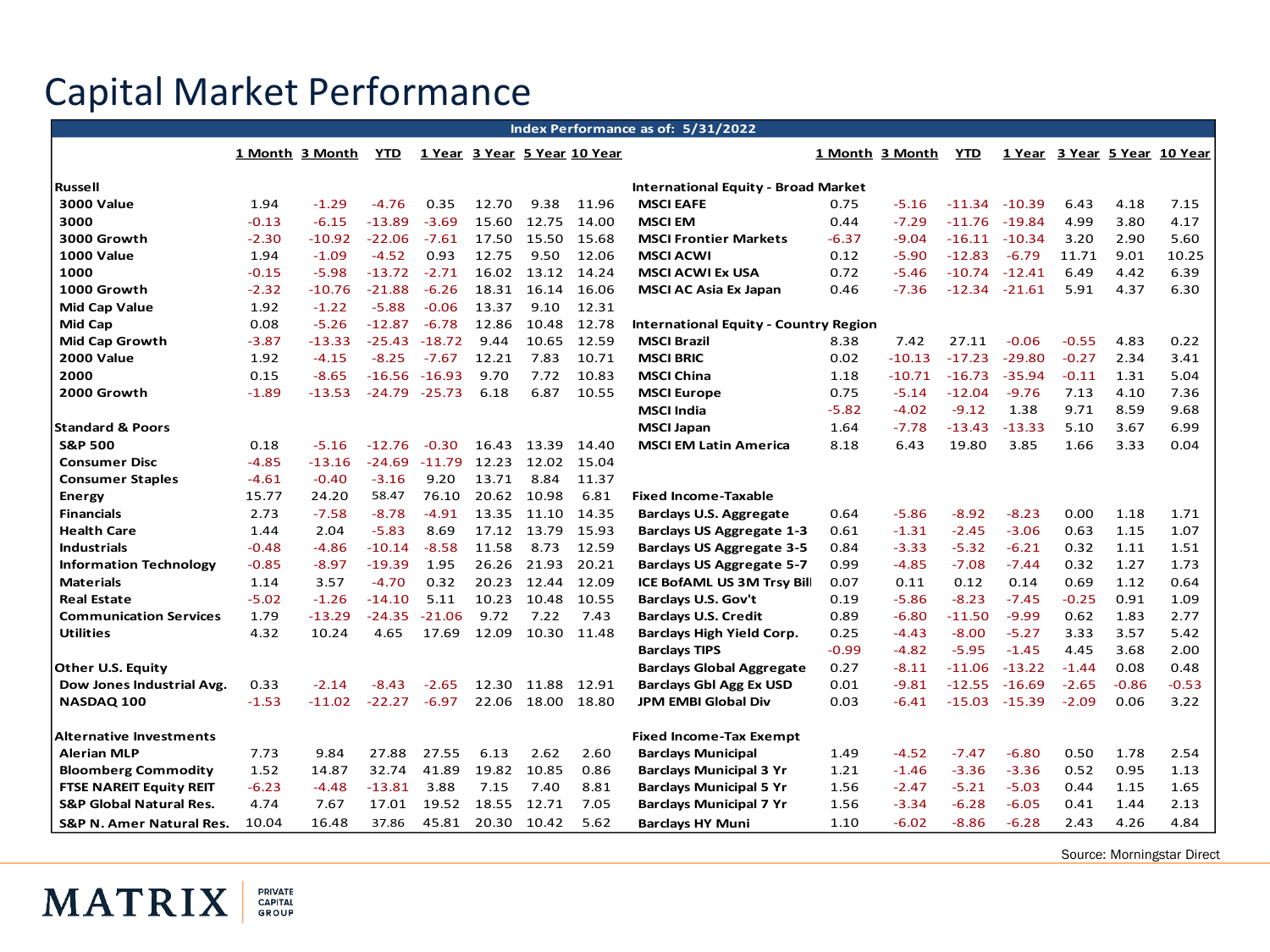#### Economic & Market Overview

- **Slower Economic Growth Ahead.** The economic landscape has changed considerably in recent weeks. Rising interest rates, lockdowns in China, continued supply chain disruptions, inflationary pressures, and the fallout from the Russian-Ukraine conflict are combining to have negative implications for global growth. Our 2022 forecast has been marked down again to 2.4% from 3.2%.
- **Slow to Go Low.** April's consumer price data give some weight to the notion that inflation may have peaked with CPI decelerating slightly on a month-over-month and yearover-year basis. The directional improvement is welcome though inflation continued at a blistering 8.3% rate over the past year. Due to a variety of factors, including an exceptionally tight labor market keeping the heat on labor costs, inflation will remain slow to fall back below 3%.
- **Going Higher.** The Federal Reserve approved a half-point federal funds rate increase on May 4<sup>th</sup>, and they are likely to continue a string of 50 bps moves throughout the summer as inflation runs well above their 2% target. 0.0





**Economy**

PRIVATE MATRI CAPITAL GROUP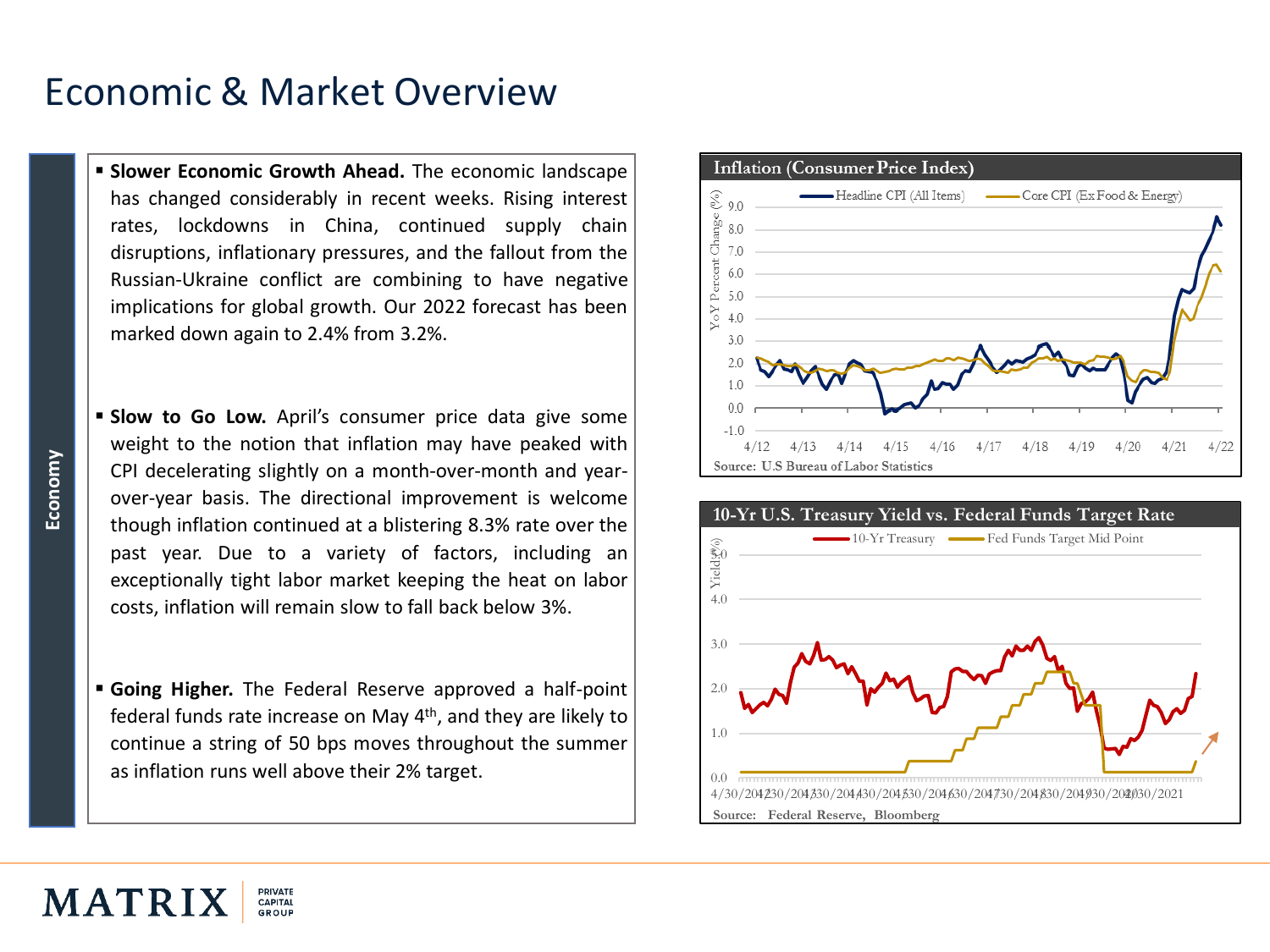### Economic & Market Overview

- **PE Ratios Continue To Plummet As Earnings Growth Posts Solid Year-Over-Year Comparisons.** As of May 31st, 2022, the S&P 500 was trading at 20.6 times trailing earnings and 17.5 times forward earnings. One year ago, the index was trading at 29.5 times trailing earnings (source: Bloomberg). The longer-term 10-year measure of PE, the Shiller S&P 500 CAPE index, is still above the decade average but coming down fast.
- **Nice Market Bounce Back.** As of May 31st, the Russell 3000 was down 13.9% YTD rebounding significantly from one month ago. In a continuation of a reversion to the mean underway for months, so far in 2022 the Russell 1000 Value is down only 4.5% outpacing the Russell 1000 Growth by 1736 bps which has declined by 21.9%.
- **It Still Seems Hard to Believe.** In what seems like a surprising outcome given the relative strength of the U.S. economy and the war in Europe, international and Emerging Markets equities are now outpacing the broad US stock market YTD. While all are down for the year, the MSCI All Country World ex-U.S. is down only 10.7% and the MSCI EM down 11.8%. That said, the international indices still look relatively cheap compared to U.S. markets.





**Equities**

#### PRIVATE MATRI CAPITAL GROUP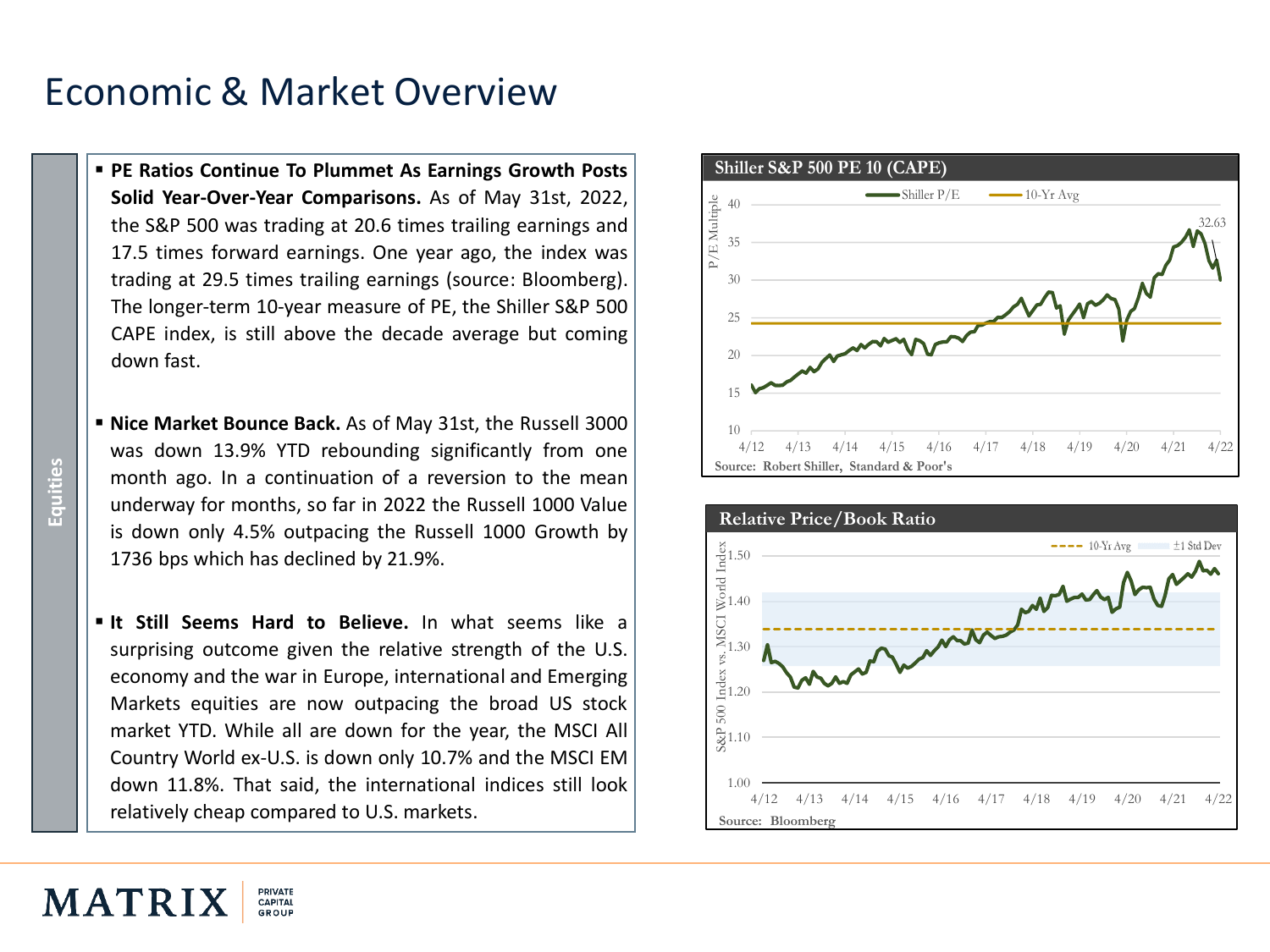#### Economic & Market Overview

- **Bond Rates Move Sideways.** 10-year U.S. Treasury yield drifted lower to between 2.8%-2.9% over the past few weeks after surging higher since the beginning of the year when the rate on the very same 10-year U.S. Treasury was at 1.5%.
- **Long Term Bond Investors Reassess.** There will be plenty of pressure on the yield curve to flatten as short-term rates climb this summer driven by 50 bps rate increases initiated by the Fed. As we have noted before, long-term rates have responded less quickly to short term rate increases as investors reassess what the impact of the Fed's moves will have on economic growth and inflation.
- **Example Hawkish Fed.** Rising rates will slow the economy and selectivity in building quality bond portfolios will become more important in the quarters ahead as business financial conditions continue to tighten. Rising rates will likely keep the US Dollar strong in global purchasing power. We expect the Fed funds rate to be in the 3.5%-3.75% range by the middle of 2023 from its current 0.75%-1.00% range.

PRIVATE

CAPITAL GROUP





MATRI